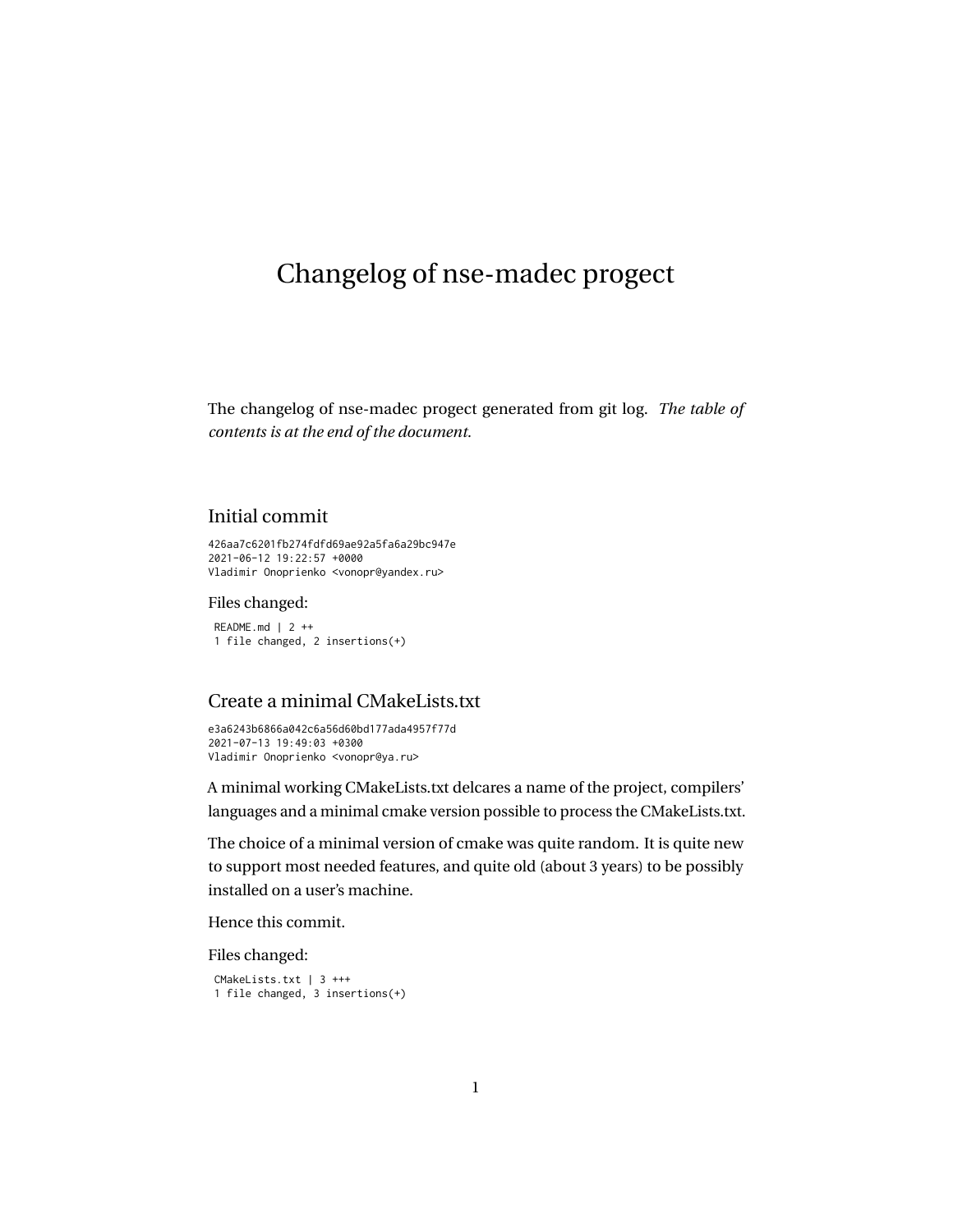### Enable CI/CD

888939db09c9ed80f1e9cc71720dc0e2889b75b8  $2021 - 07 - 14$   $12.03.55$   $+0000$ Vladimir Onoprienko <vonopr@yandex.ru>

I'd like to start CI/CD, and the only thing we can check at this moment is if cmake works correctly.

It is better to build the code in a clean directory to avoid potential interference with the project's files. I'd prefer to see build directory outside the repo tree. Like that: . ├── build └── nse-madec └── README.md

But that seems to deteriorate the gitlab's CI/CD scenario. As the automatically cloned project's repo is the root directory for the CI/CD scripts. You CAN create a build directory on the same level with the project's repo directory, but that is discouraged due to possible interference with other jobs of the same runner. There are no guarantees it will be cleaned out after the job is executed.

I think the best compromise is to create a clean build directory inside the project's directory: nse-madec ├── build └── README.md

Files changed:

```
.gitlab-ci.yml | 4 ++++
1 file changed, 4 insertions(+)
```
## Add build instructions to download needed sources

fc02e4d73882ecfddd2117eb9669537d2d758d3c 2021-07-16 11:27:29 +0300 Vladimir Onoprienko <vonopr@ya.ru>

Currently we want a project that downloads source files from other NSE projects, builds them and the resulted executable should be able to run advection experiments on the sphere.

The desired sequence of actions to be perfomed with the project is: download -> build -> run This commit deals with the download part.

The downloading will be perfomed with cmake. As it is convenient to have one tool both for download and build steps. Meanwhile, the building capabilities of cmake for C++ projects seem to be supreious over current analogs.

The list of files to be downloaded was taken from the analagous project nse-sphere2d-adv, namely from http://tesla.parallel.ru/emortikov/nse-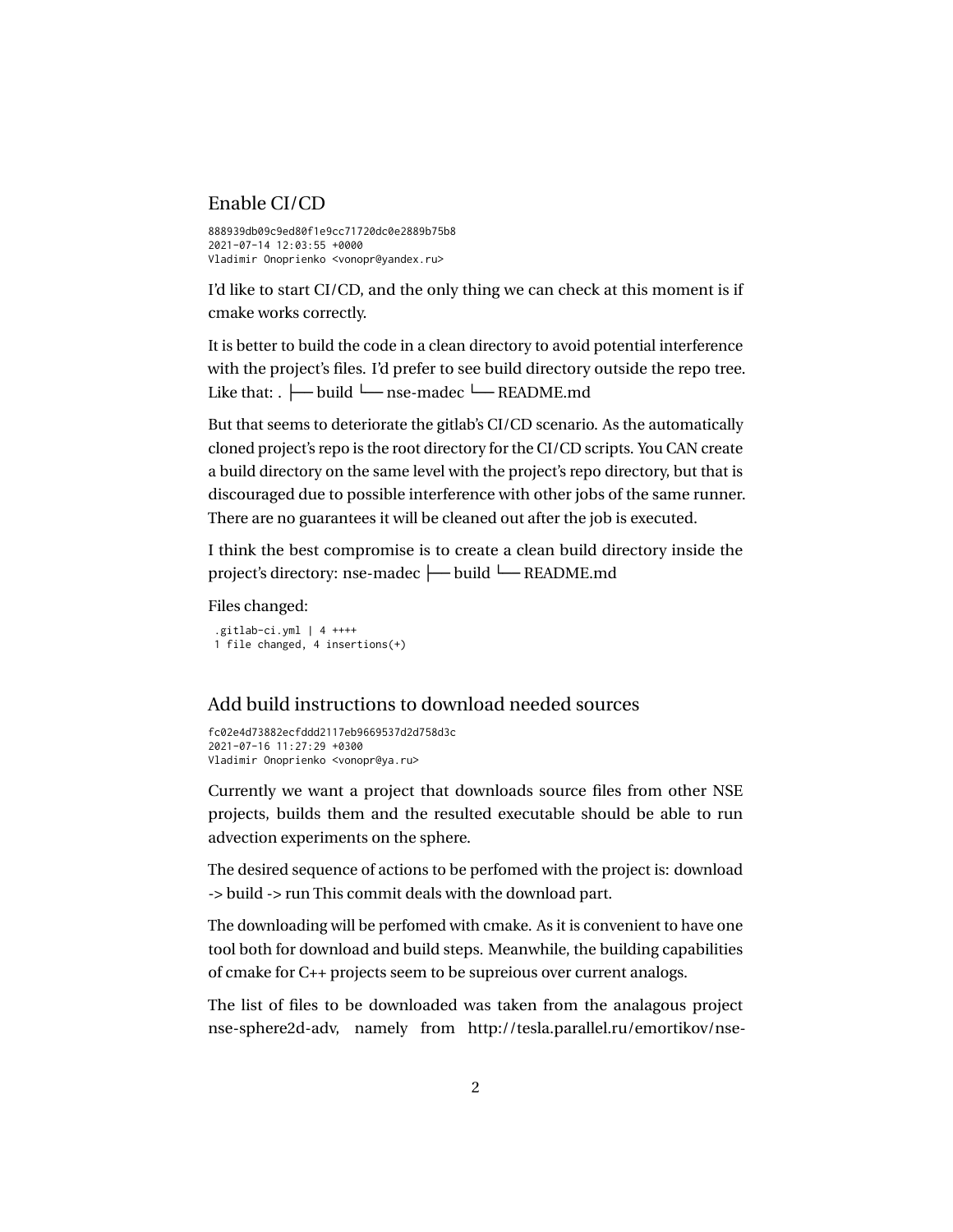sphere2d-adv/-/blob/ a617c882c0404d3ff1e1c1c7ea8dd576d8019933/nsesphere2d-adv/cpall.sh file

Things that should be considered during this commit:

1) Why multiple \*.cmake files are better than one? It is desired that used NSE projects could be perceived with a glance at the projects' directory tree. That is especially useful as multiple analagous projects are expected to come.

There should be an nse-\*.cmake file per downloaded nse project.

2) Why downloading external projects via ssh, not http? It is faster for a skilled user. He is required to register an ssh-key and forget about logins. Otherwise, when using http entering username/password pair would be nessassary at every rebuild that would be really annoying. Providing them with cmake config options is unsecure.

In future, to lower down the requirement to the user's bash and git skills, one could add the possibility just to point to the preliminary downloaded external projects.

<span id="page-2-0"></span>3) Why not displaying download progress? Well, this feature is desired. It would be very convient to see that download progress to be sure that it was perfomed.

We are going to use standard cmake tool to download external git project at configuration step – 'FetchContent'. It is convinient but the only way to force it to show the download progree is to set FETCHCONTENT\_QUIET to FALSE. And that enables printing too much information making the output unsatisfactorily noisy.

So, the lesser evil is to keep it silent.

```
CMakeLists.txt | 3 +++<br>deps/CMakeLists.txt | 3 +++
deps/CMakeLists.txt
deps/nse-sphere2d-adv.cmake | 18 ++++++++++++++++++
deps/nselibx-common.cmake | 20 ++++++++++++++++++++
deps/nselibx-sphgrid.cmake | 16 ++++++++++++++++
5 files changed, 60 insertions(+)
```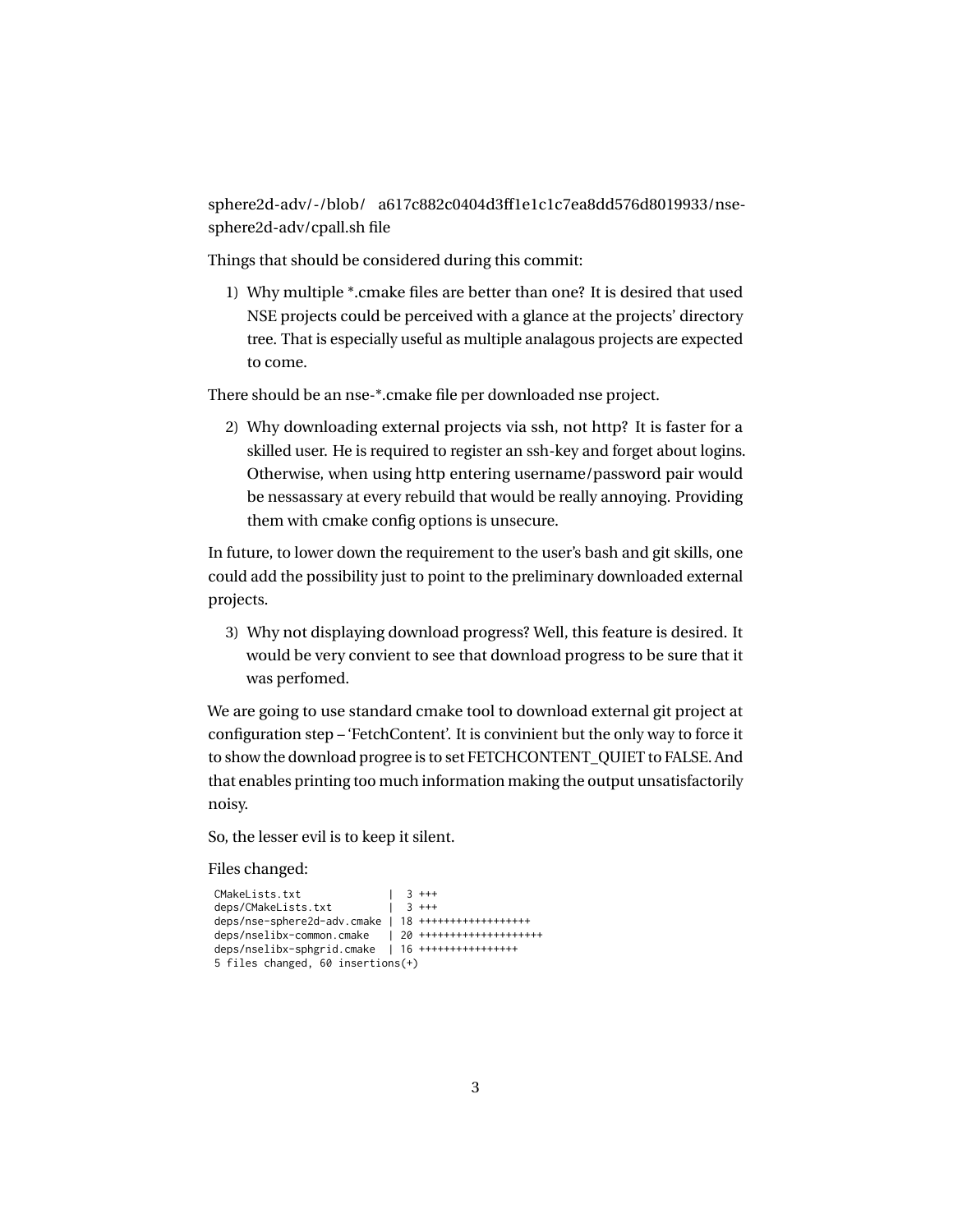### Enable status messages for dependencies' download

```
ceac54426f7ec118f7e37d3e7821e9915901af61
2021-07-16 14:45:51 +0300
Vladimir Onoprienko <vonopr@yandex.ru>
```
If the external projects were downloaded/updated the success message should be produced. The user must be informed about external dependencies during configuration step.

As the currently downloaded projects are small it is better not to show the progress bar.

This commit realizes consideration #3 of the previous commit message (fc02e4d73882ecfddd2117eb9669537d2d758d3c).

Formatting considerations:

1) include() must hit the eye

The main lines are include() commands. But they are barely seen if they are tightly surrounded with status messages. Thus, I add one empty line before and after each inlude() command.

<span id="page-3-0"></span>2) download sections for each project must be easily distinguished

Thus, I add quite lot of empty lines between project's parts. The reader should see three chunks at first glance.

Files changed:

```
deps/CMakeLists.txt | 36 ++++++++++++++++++++++++++++++++++++
1 file changed, 36 insertions(+)
```
## Add cmake instructions to build the project

```
d531f83e122a66af1b071262de18d014ca15f019
2021-07-16 15:23:26 +0300
Vladimir Onoprienko <vonopr@yandex.ru>
```
After downloading of source files was enabled we are able to compile them and produce the executable.

The downloaded files are copied into  $$\{\text{build dir}\}/\text{src}$  at the configuration step. The build process is trivial for cmake.

The packages MPI and OpenMP are required for the project to be built.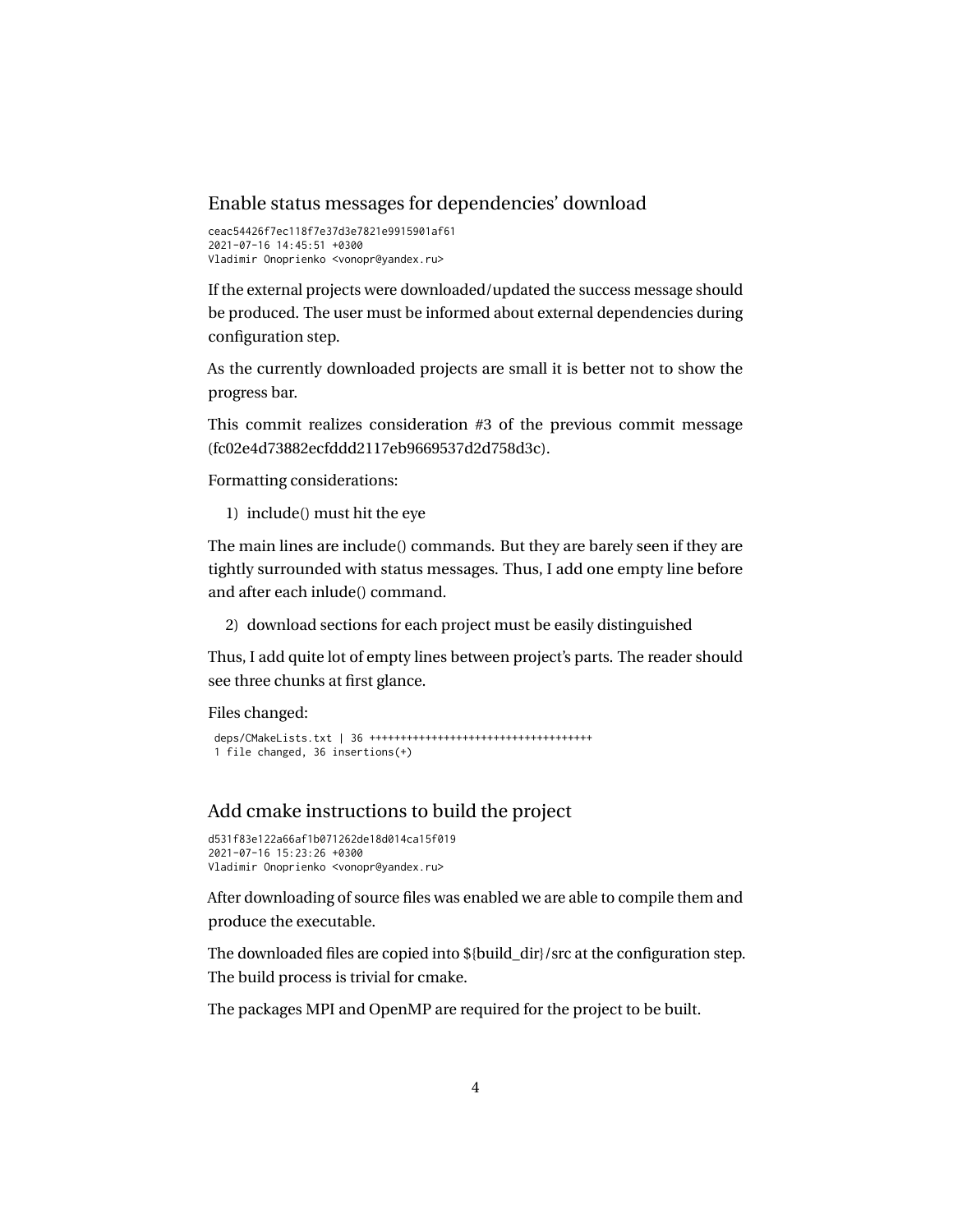#### Files changed:

```
CMakeLists.txt | 6 ++++++
src/CMakeLists.txt | 13 +++++++++++++
2 files changed, 19 insertions(+)
```
## Enable source compilation to CI/CD pipeline

```
7443f55c3ed387ae2ce3dde9c7ef236847232b99
2021-07-19 13:16:30 +0300
Vladimir Onoprienko <vonopr@yandex.ru>
```
The project has cmake building instruction. We should check their consistancy with gitlab's CI/CD pipeline.

#### Files changed:

```
.gitlab-ci.yml | 1 +
1 file changed, 1 insertion(+)
```
## Add compatibility with GNU 4.8.5 compiler

```
ffa1a1216f0e0c8a1187bcb03833d0a952293b9c
2021-07-19 13:35:07 +0300
Vladimir Onoprienko <vonopr@yandex.ru>
```
The CI/CD pipeline of the previous commit 7443f55c3ed387ae2ce3dde9c7ef236847232b99 was broken due to the old version of the used compiler (GNU 4.8.5).

Adding the compiler option "-std=c++0x" fixes the problem.

Files changed:

```
src/CMakeLists.txt | 1 +
1 file changed, 1 insertion(+)
```
## Add list of dependencies to README.md

```
4d34c8ae2cb166ad64f48bf2fba5cf67d42e6915
2021-07-19 13:52:23 +0300
Vladimir Onoprienko <vonopr@yandex.ru>
```
After we started to actually compile the code during CI/CD pipline we should provide the list of dependencies in the project's README.md

Currently two software packages are used: C++ GNU compiler and CMake.

The oldest tested version of C++ compiler is GNU 4.8.5, see the preious commit 8e7158d8a63592fd4ee1cf3c28f5ac11cd43f9c2.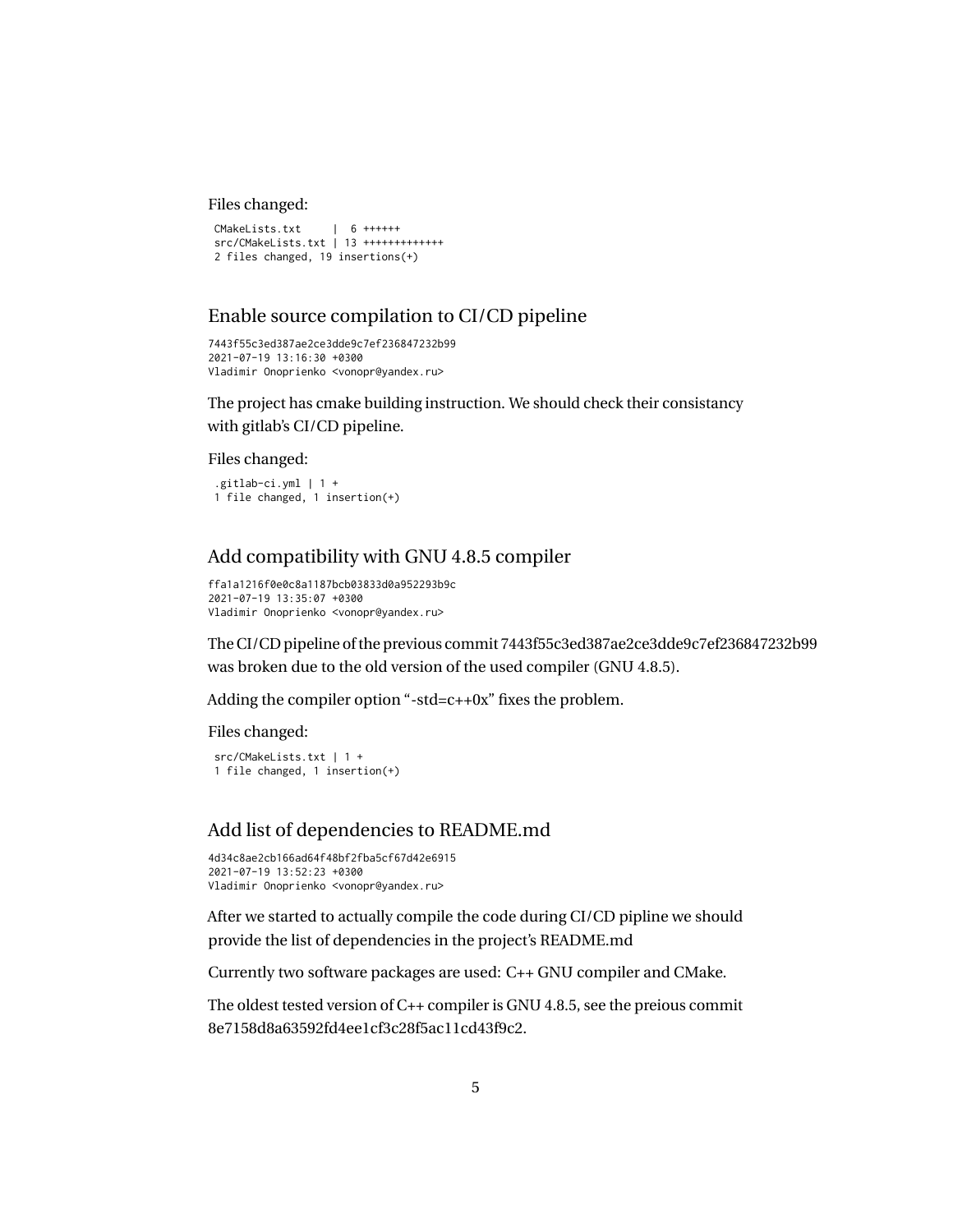The minimal cmake version is 3.12 is specified in the project's CMakeLists.txt.

Files changed:

README.md | 5 +++++ 1 file changed, 5 insertions(+)

## Add CMake installtion instructions

```
70904135cf9232d92538fdd8b71f9f7ca3e983cb
2021-07-19 14:15:58 +0300
Vladimir Onoprienko <vonopr@yandex.ru>
```
After the project's executable is built we should be able to install it.

Alongside with the exec we should install the library. It is useless when static linking is applied. But if the user perfoms a dynamic linking the executable will need the library when launched.

Files changed:

```
src/CMakeLists.txt | 3 +++
1 file changed, 3 insertions(+)
```
## Enable installation in CI/CD pipeline

f3b39dbdf0501f6cde49228f2f1be88872a45e23 2021-07-19 14:26:39 +0300 Vladimir Onoprienko <vonopr@yandex.ru>

We should include installtion check into CI/CD pipeline.

The executable file does not work wihtout the configuration file. As we do not provide the config file yet we can't check the executable's operability. We just check that it is sucessfully copied into the proper place.

Install job will rely on the results of the build job. To order the jobs corectly we register stages. The build stage should provide the built files to install job using the artifacts mechanism.

Files changed:

```
.gitlab-ci.yml | 19 ++++++++++++++++++-
1 file changed, 18 insertions(+), 1 deletion(-)
```
## Add configuration file for the executable

```
ee00799a3e343ff5b83d9e5de9797c755609a789
```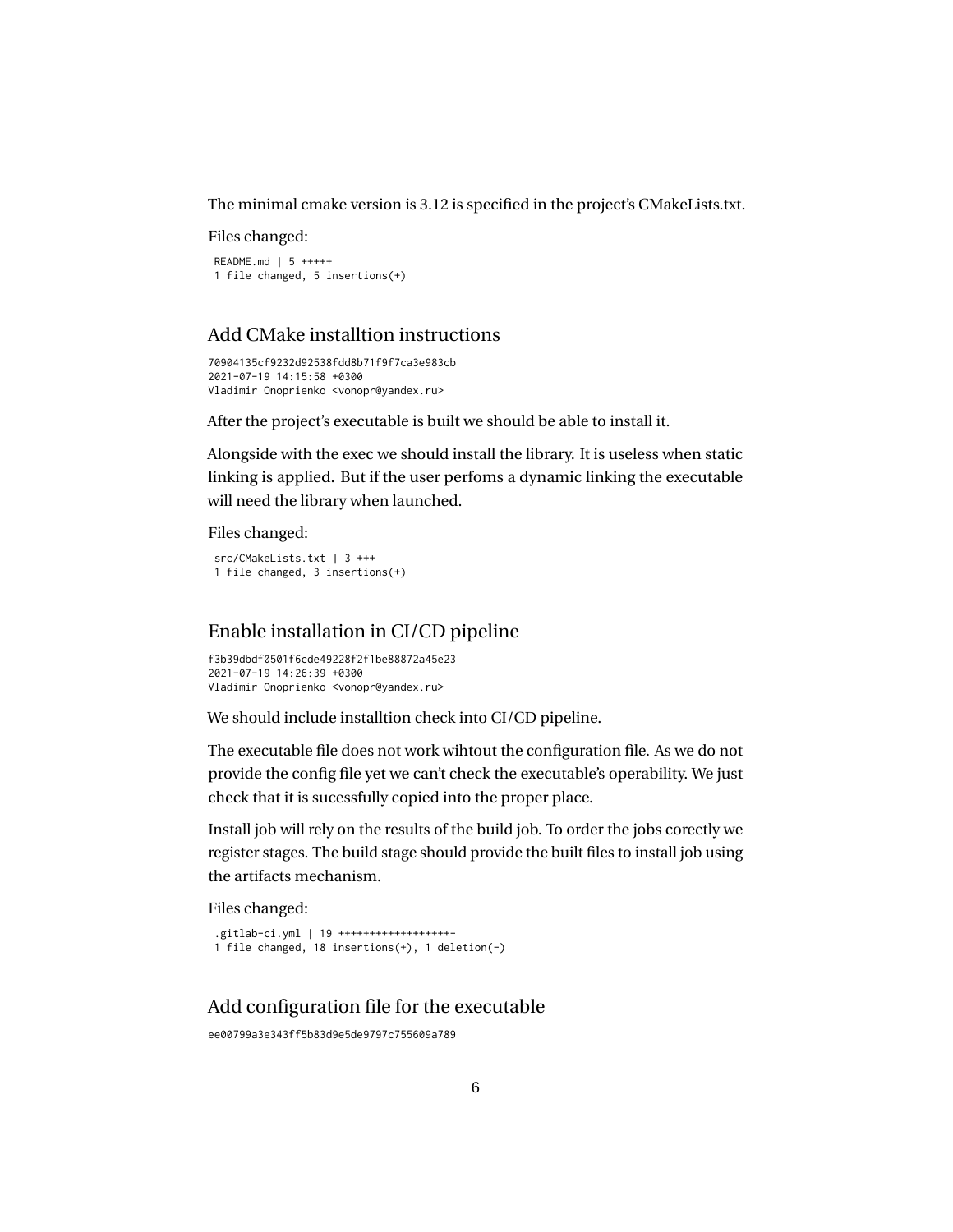```
2021-07-19 17:38:13 +0300
Vladimir Onoprienko <vonopr@yandex.ru>
```
The proper configuraiton file can be downloaded from the project "nsesphere2d-adv".

The file's URL is too long and is splitted into two lines:

http://tesla.parallel.ru/emortikov/nse-sphere2d-adv/-/blob/a617c882c0404d3ff1e1c1c7ea8dd576d8019933/ sphere2d-adv/config-ex.txt

To launch the project's executable rename the copy the config file into the running directory. The config's filename must be "config.txt". Rename if needed.

Files changed:

```
configs/config.txt | 142 +++++++++++++++++++++++++++++++++++++++++++++++++++++
1 file changed, 142 insertions(+)
```
## Add installation instructions for exec's config

```
55d28e797c6524a602d7c9bf3971c45ae8421539
2021-07-21 09:55:33 +0300
Vladimir Onoprienko <vonopr@yandex.ru>
```
There should be two copies of "config.txt" in the installation directory: in the project's root and in the config directory.

The project's exec is supposed to be launched from the project's root directory. If the config is copied there the exec can be successfully launched right after the installation.

The user may want to restore the original config after some changes he has made. It is handy to have the copy of the original config in the project's directory.

Files changed:

```
CMakeLists.txt | 3 +--
configs/CMakeLists.txt | 2 ++
2 files changed, 3 insertions(+), 2 deletions(-)
```
## Enable CI/CD check if exec works

35adbbd6823f6978bd309c69a0e9550551fa40fa 2021-07-21 10:11:47 +0300 Vladimir Onoprienko <vonopr@yandex.ru>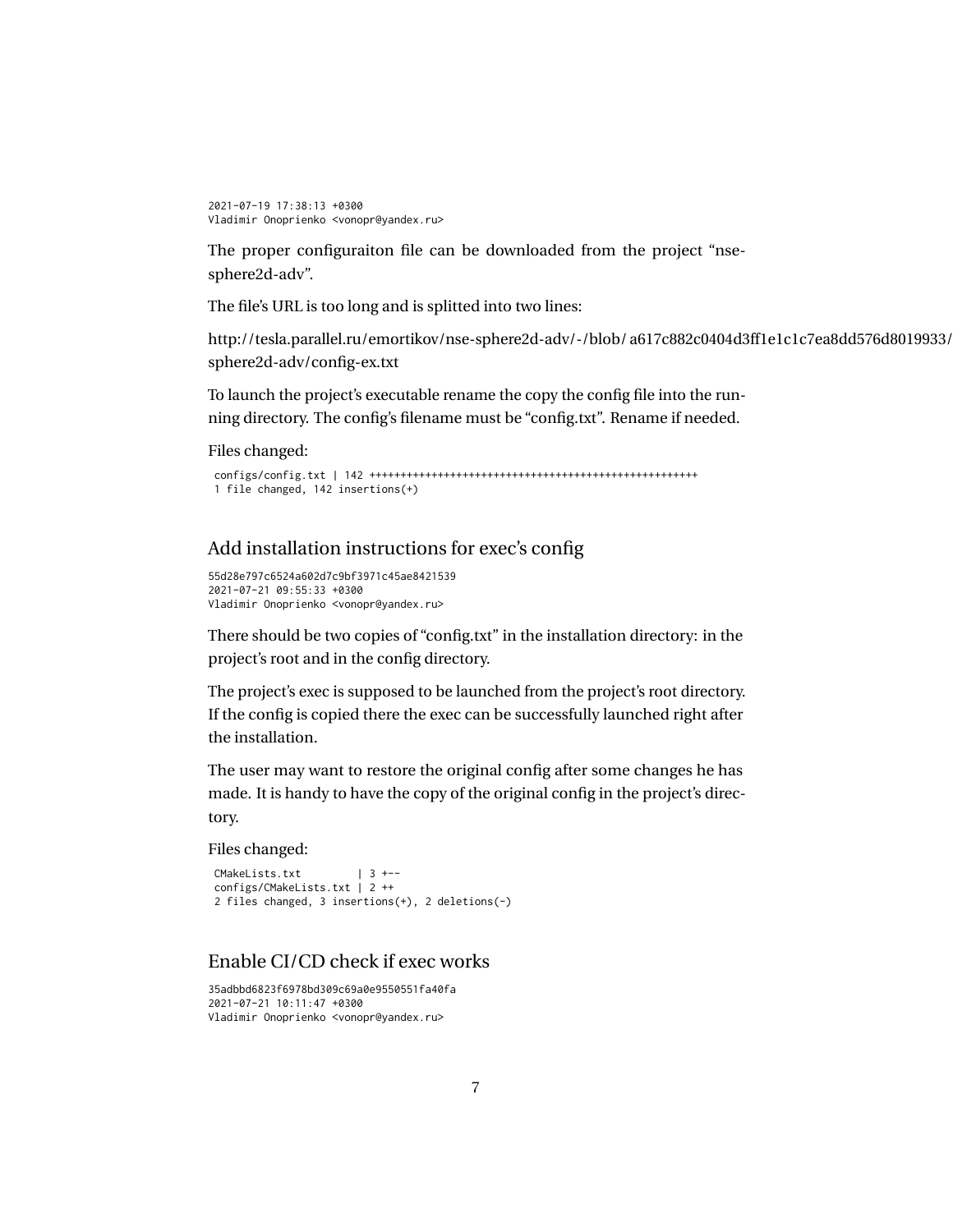#### Files changed:

```
.gitlab-ci.yml | 12 ++++++++++++
1 file changed, 12 insertions(+)
```
## Adjust config.txt for CI/CD runs

4732eb248108c1857161b999147929520d6b74bf 2021-07-21 10:47:02 +0300 Vladimir Onoprienko <vonopr@yandex.ru>

The CI/CD job runs the executable with the default configuartion from "config.txt". It produces too much text output.

Also it uses quite a high resoluation by default: 360×180, that is 1°×1° degree. That makes a job run for an unnessessary long time: almost 3 minutes.

I think we can reduce the default frequency of the output from 1 hour to 24 hours. The grid resolution can be reduced to 90×90 (4°×2°). That is still a reasonable resolution and the calculation time is expected to reduce from 3 minutes to 20-30 seconds.

Files changed:

```
configs/config.txt | 8 ++++----
1 file changed, 4 insertions(+), 4 deletions(-)
```
## Add descriptions of how to install into README.md

```
868c453cc5d3c4290d4ec537a6626bfe1f8d429f
2021-07-21 12:09:53 +0300
Vladimir Onoprienko <vonopr@yandex.ru>
```
After we enabled checking the project's download, build, installation and run during CI/CD pipelines we should write down the instructions into the project's README.md

Note that "git clone" downloads a default branch. Thus the instructions from this commit won't be fully operational till this commit is merged into the default branch.

That is done intentionally to keep README.md simple.

```
README.md | 39 +++++++++++++++++++++++++++++++++++++++
1 file changed, 39 insertions(+)
```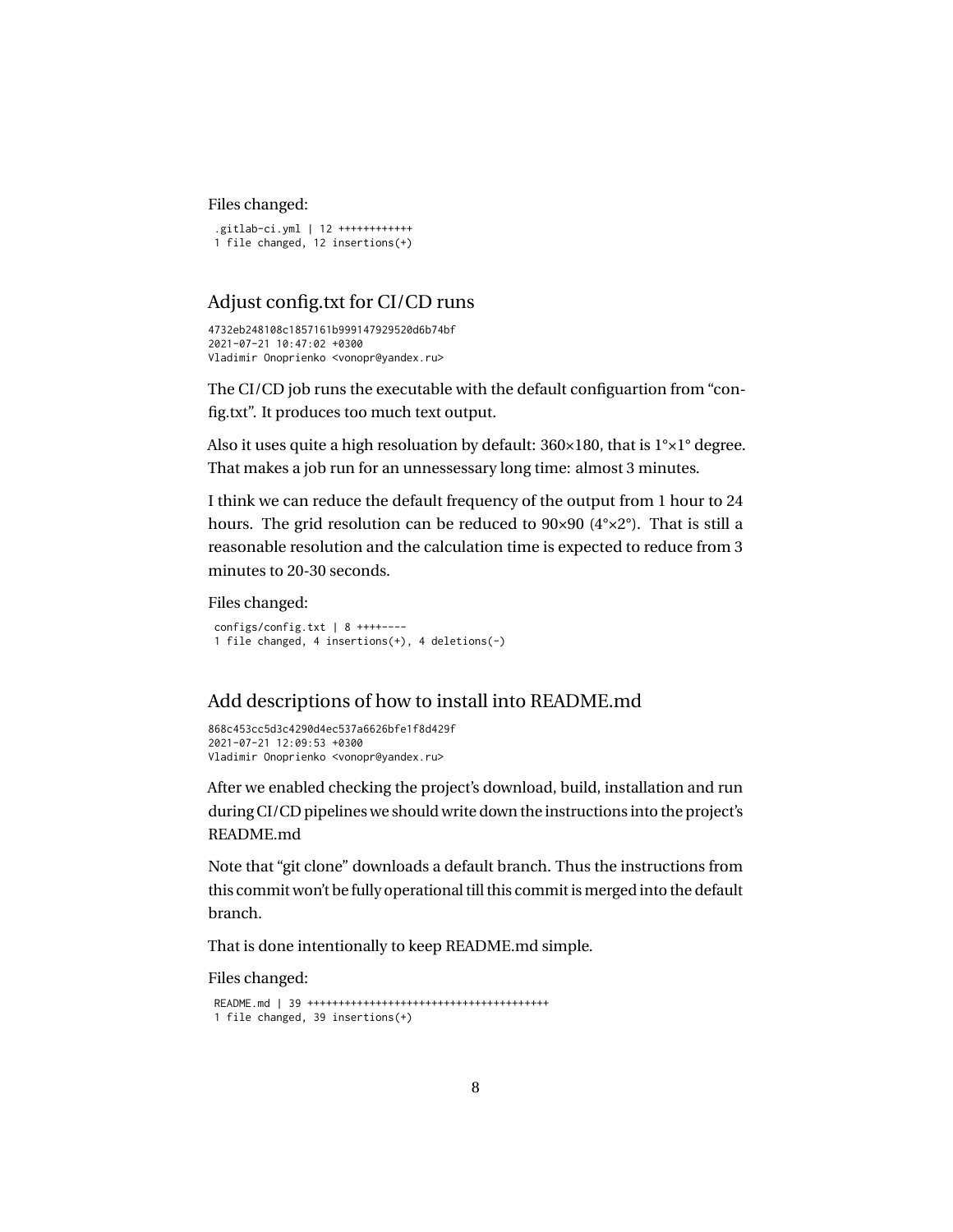### Add a python tool for reading dsq timeseries

c5b4607699c4860e6b5a235d97402d94ad062df8  $2021 - 07 - 22$   $10 \cdot 42 \cdot 01$   $+0300$ Vladimir Onoprienko <vonopr@yandex.ru>

Some of the experiment's results are stored as 1D timeseries in a special "dsq" format. It was developed for nse projects.

We need a python tool that deals with reading dsq files.

Files changed:

tools/read\_dsq.py | 55 +++++++++++++++++++++++++++++++++++++++++++++++++++++++ 1 file changed, 55 insertions(+)

### Add a python summary generator for dsq timeseries

```
789437609ca8b861ceb89116555336122ebee866
2021-07-22 10:48:31 +0300
Vladimir Onoprienko <vonopr@yandex.ru>
```
The quickest way to get what the timeseries were about is to read a small summary table.

This commit provide a tool to generate this summary table.

Files changed:

```
tools/read_dsq.py | 23 +++++++++++++++++++++++
1 file changed, 23 insertions(+)
```
## Add a python exp's summary pusher to git server

```
74214ae81b704f6ab4441d66edeeedd33e4a4c79
2021-07-22 11:06:58 +0300
Vladimir Onoprienko <vonopr@yandex.ru>
```
After changes in the source files the output of the experiment may also change.

I think it is useful to have a short summary of changes of output of the default experiment in git server after every commit.

This commit realizes a kind of git-bot that writes such comments on a git server during CI/CD pipelines. It requires that the ACCESS\_TOKEN environment variable is defined for the gitlab-runner. This can be adjusted in the project's settings.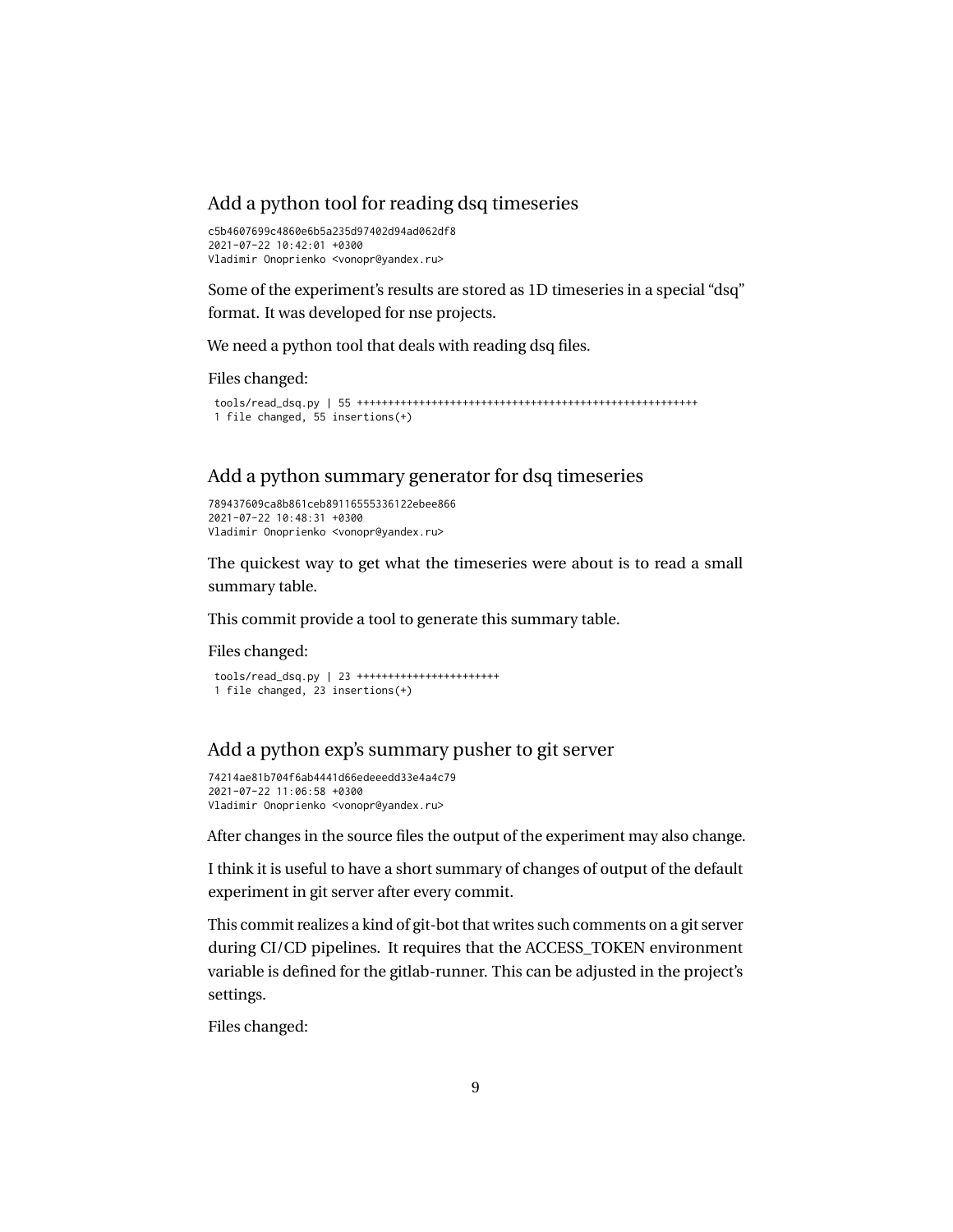```
tools/gitlab-api.py | 17 +++++++++++++++++
1 file changed, 17 insertions(+)
```
### Register a git-server bot

```
2d812dab75cba40e432fa70eeda210a409a0ad51
2021-07-22 11:26:58 +0300
Vladimir Onoprienko <vonopr@yandex.ru>
```
A git-server bot will send comments to git commits on the server containing short summary results of the default experiment's output.

See the previous commit ed539d54d06e7445a038df51d6239647b03f3c0b

Files changed:

```
.gitlab-ci.yml | 9 +++++++++
1 file changed, 9 insertions(+)
```
## Add a python reader of 2D output files

```
c050f8a021c78d01912fd862c67f6d3cc685a024
2021-07-22 13:02:08 +0300
Vladimir Onoprienko <vonopr@yandex.ru>
```
The experiments produce 2D data output. The files are written in the tecplot's plt format.

This commit introduces a python script that reads plt files generated by the project.

Note that it cannot read all the files allowed by tecplot's standard. At least, it recognizes files generated by the default project's experiment specified with configs/config.txt file.

Files changed:

```
tools/read_plt.py | 81 +++++++++++++++++++++++++++++++++++++++++++++++++++++++
1 file changed, 81 insertions(+)
```
## Add a python script for plotting model's 2D output

```
0a2f8034448cb3887f8e768a2078784c63cd4199
2021-07-22 14:43:18 +0300
Vladimir Onoprienko <vonopr@yandex.ru>
```
The script points to the output directory and generates png images from .plt files into pics directory inside the OUTPUT directory.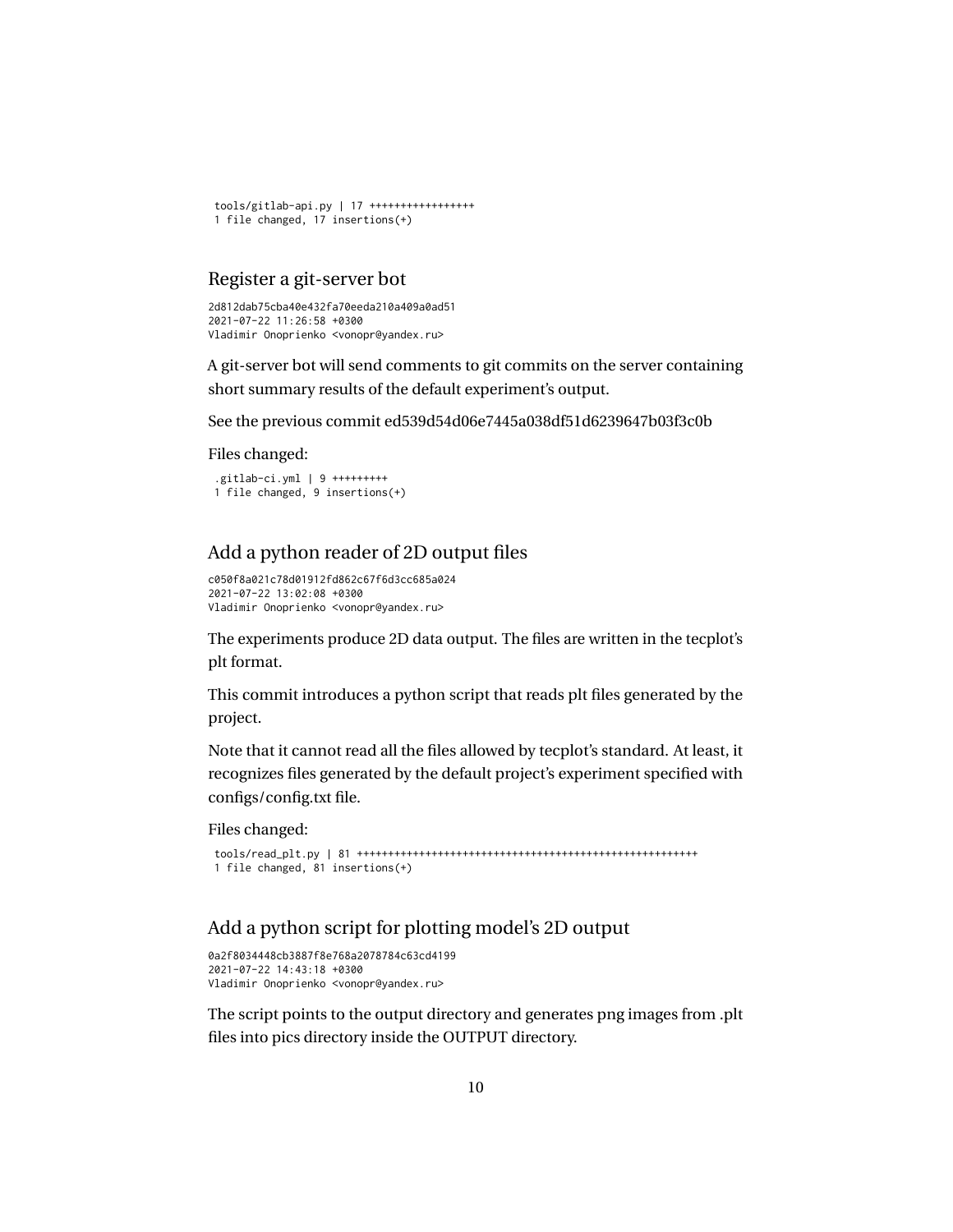The intuitive behaviour would be pointing to a single.plt file (or a list of them) to produce an image inside the current directory.

I prefer this a bit counter-intuitive way to simplify the experiment's postprocessing. The output directory is thought to be the atomisitic container of all single experiment's artifacts.

In this sence the script continues with the experiment's workflow. Hence, the chosen behavior.

Files changed:

```
tools/plot.py | 88 +++++++++++++++++++++++++++++++++++++++++++++++++++++++++++
1 file changed, 88 insertions(+)
```
## Add a python tool for plotting 1D timeseries

```
e1c2de036c1e665f32998d224cd3a5a61fd0e76e
2021-07-22 15:36:10 +0300
Vladimir Onoprienko <vonopr@yandex.ru>
```
The script reads the "misc.dsq" file inside the output variable and writes produce the image into the pics directory inside the OUTPUT directory, not inside the working directory. See commit 0a2f8034448cb3887f8e768a2078784c63cd4199 for more explanations.

The variables "c-integral", "c-integral-error" contained in "misc.dsq" are not plotted. Only L1, L2 and L∞ errors are plotted. The variables sharing the same plot should be homogeneous: they must have same units and similar values. We have two groups of variables with the same units.

I see no reason in plotting "c-integral", "c-integral-error" during every experiment's processing routine as they are not informative as timeseries: during such a short 1 week experiment they are almost constant.

Actually, indication of how constant these variable are might be helpful in dsq's summary. Consider adding the column with initial values to the summary table.

```
tools/plot.py | 22 ++++++++++++++++++++++
1 file changed, 22 insertions(+)
```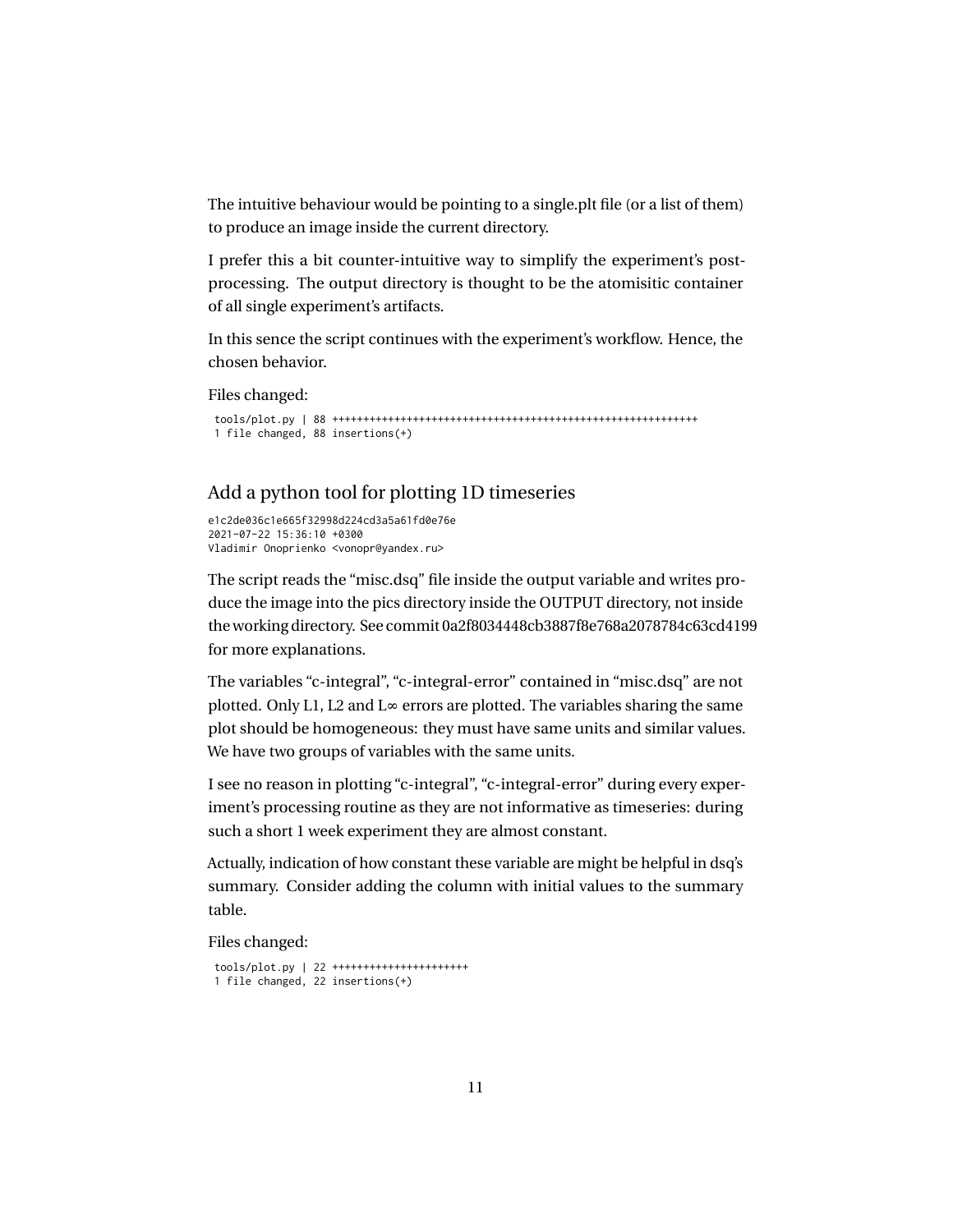## Add installation instructions for python tools

9ad9fe35934378e0ecb5f61d6ee51f8032fdad18 2021-07-27 12:40:11 +0300 Vladimir Onoprienko <vonopr@yandex.ru>

#### Files changed:

CMakeLists.txt | 1 + tools/CMakeLists.txt | 1 + 2 files changed, 2 insertions(+)

## Enable CI/CD check of experiment's post-processing

```
54052016ff248c48cf9ea1b70168a0acc4df490f
2021-07-27 13:15:02 +0300
Vladimir Onoprienko <vonopr@yandex.ru>
```
We should check if the pictures based on the experiment's output are generated with the project's python tools.

#### Files changed:

.gitlab-ci.yml | 9 +++++++++ 1 file changed, 9 insertions(+)